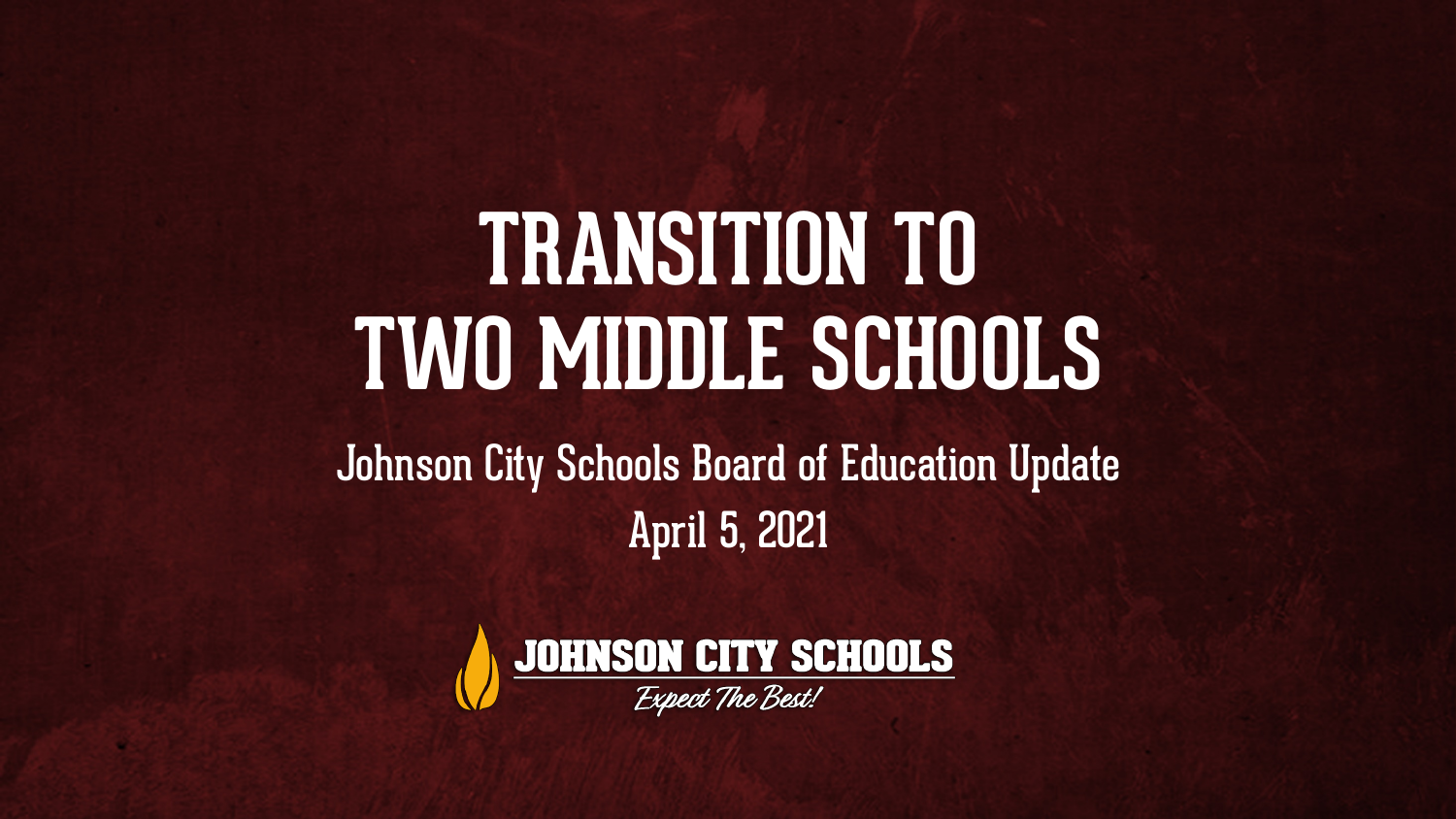

### **COUNTDOWN TO TWO MIDDLE SCHOOLS**



• Projected Start Date: August 3rd 2022 • 485 days until Opening Day!

### UPDATES WWW.JCSCHOOLS.ORG/TWOMIDDLESCHOOLS

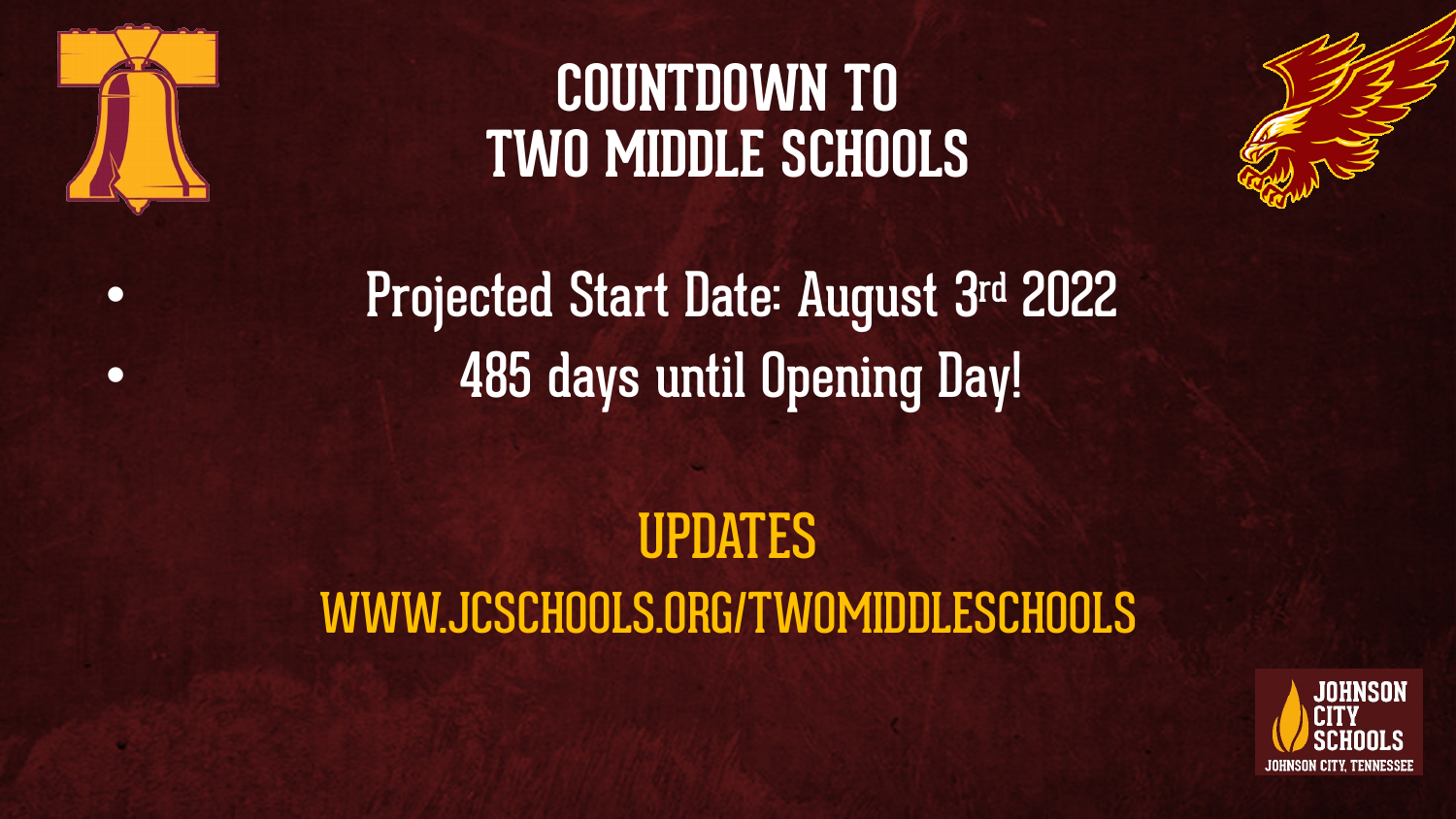# WHY2

- Reduce the number of school transitions from four to three.
- Addition of 20 classrooms at the Elementary level will provide additional space for K-5 students while alleviating overcrowding at Indian Trail.
- Expansion of opportunities (Academics, Athletics, Fine Arts, Leadership Development etc…) for students in grades 6, 7, & 8.
- Additional time at the middle school level allows staff to build and develop deeper relationships with all students, but especially those students who are most at risk.
- Students aged 11-14 have unique needs (Academic, Extracurricular, SEL, etc…) that can best be addressed via a middle school configuration.

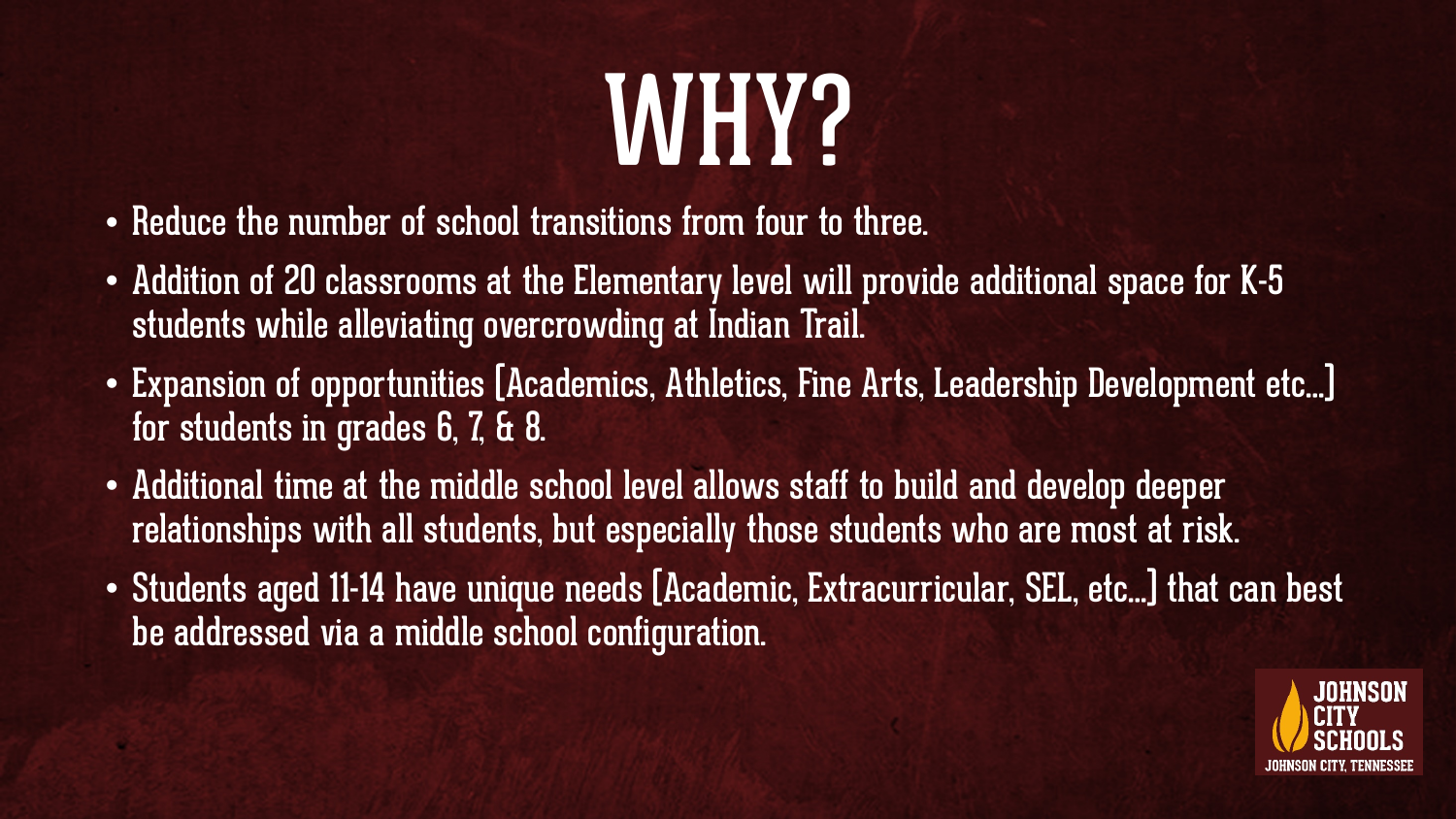# ALIGNMENT OF OUR MIDDLE SCHOOLS



- Fairmont Elementary
- Lake Ridge Elementary
- Mountain View Elementary



#### **LIBERTY BELL MIDDLE SCHOOL**

- Cherokee Elementary
- North Side Elementary
- South Side Elementary
- Towne Acres Elementary
- Woodland Elementary

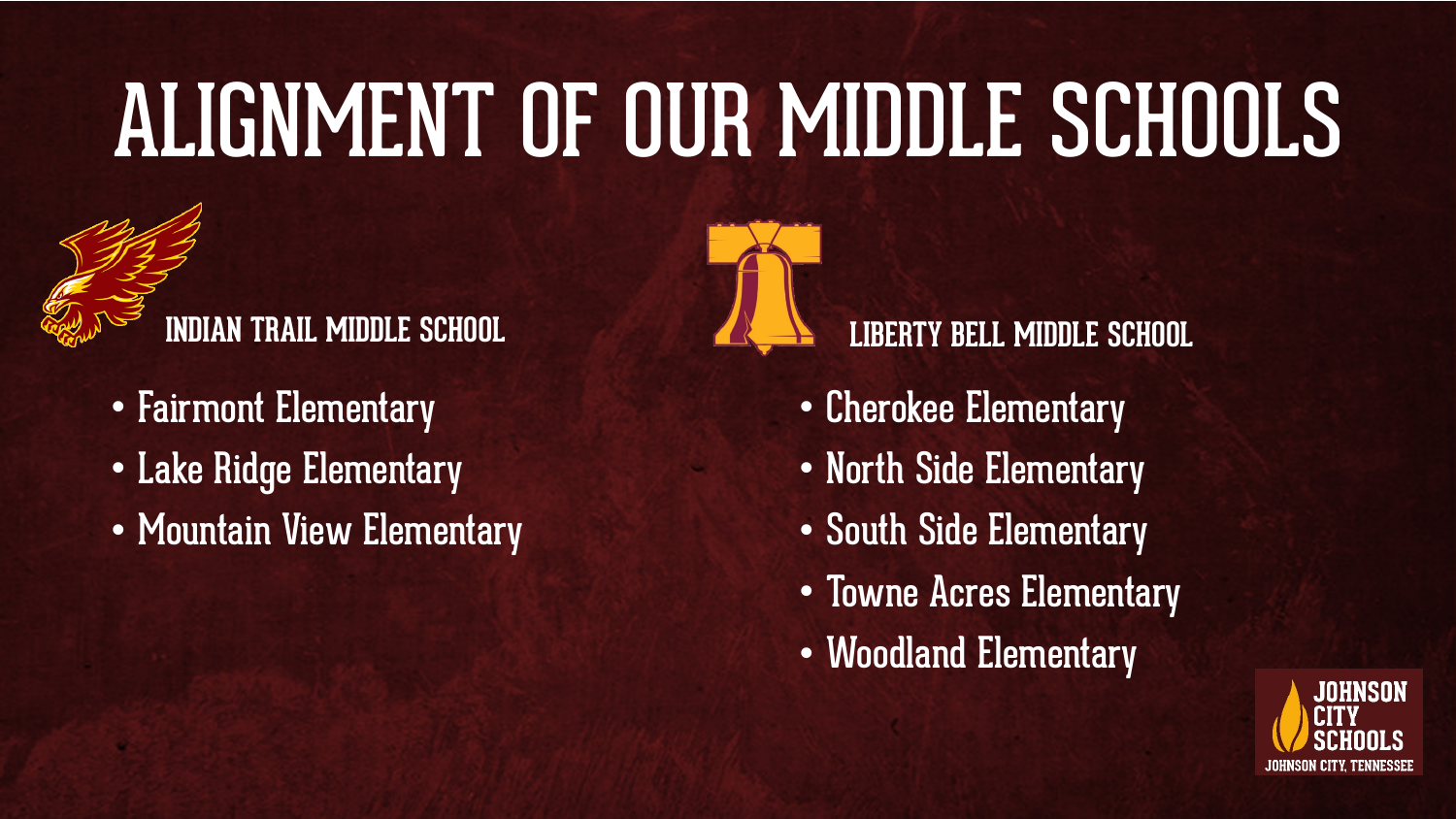### PROJECTED DEMOGRAPHIC INFORMATION SY 22-23

#### **Indian Trail Middle School**

- Projected Population: 855
- Minority Population: 26%
- Econ. Dis. Population  $\approx 39\%$

**Liberty Bell Middle School** • Projected Population: 934 • Minority Population: 27%

• Econ. Dis. Population: ≈ 32%

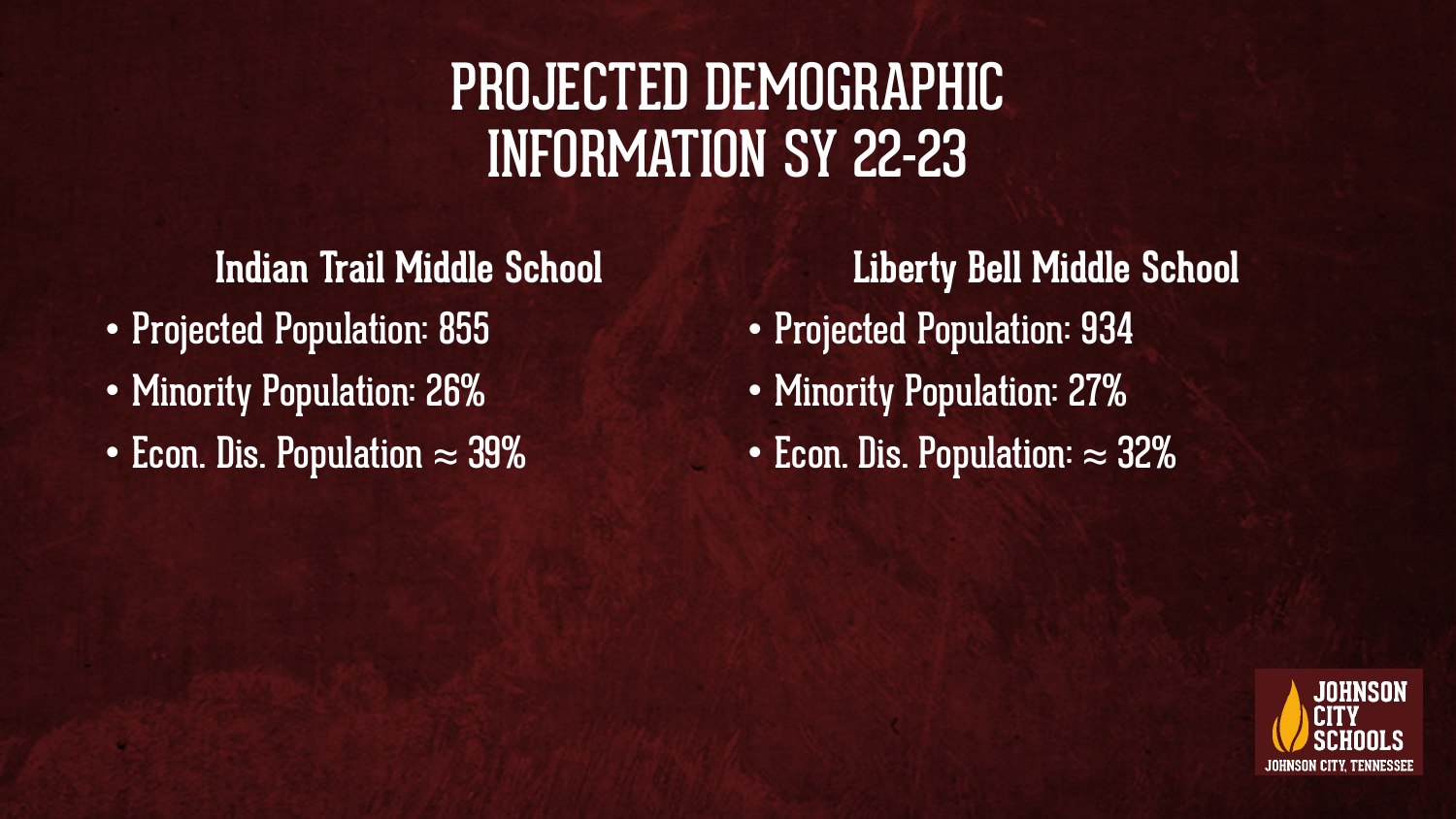### **SCHOOL CHARACTERISTICS**

All Johnson City Middle School Students Will Have:

- Equitable experience.
- Common opportunities (Academics, Athletics, Arts, Extracurricular).
- Common Program of Study.
- Preparation and tools necessary to be successful at Science Hill.

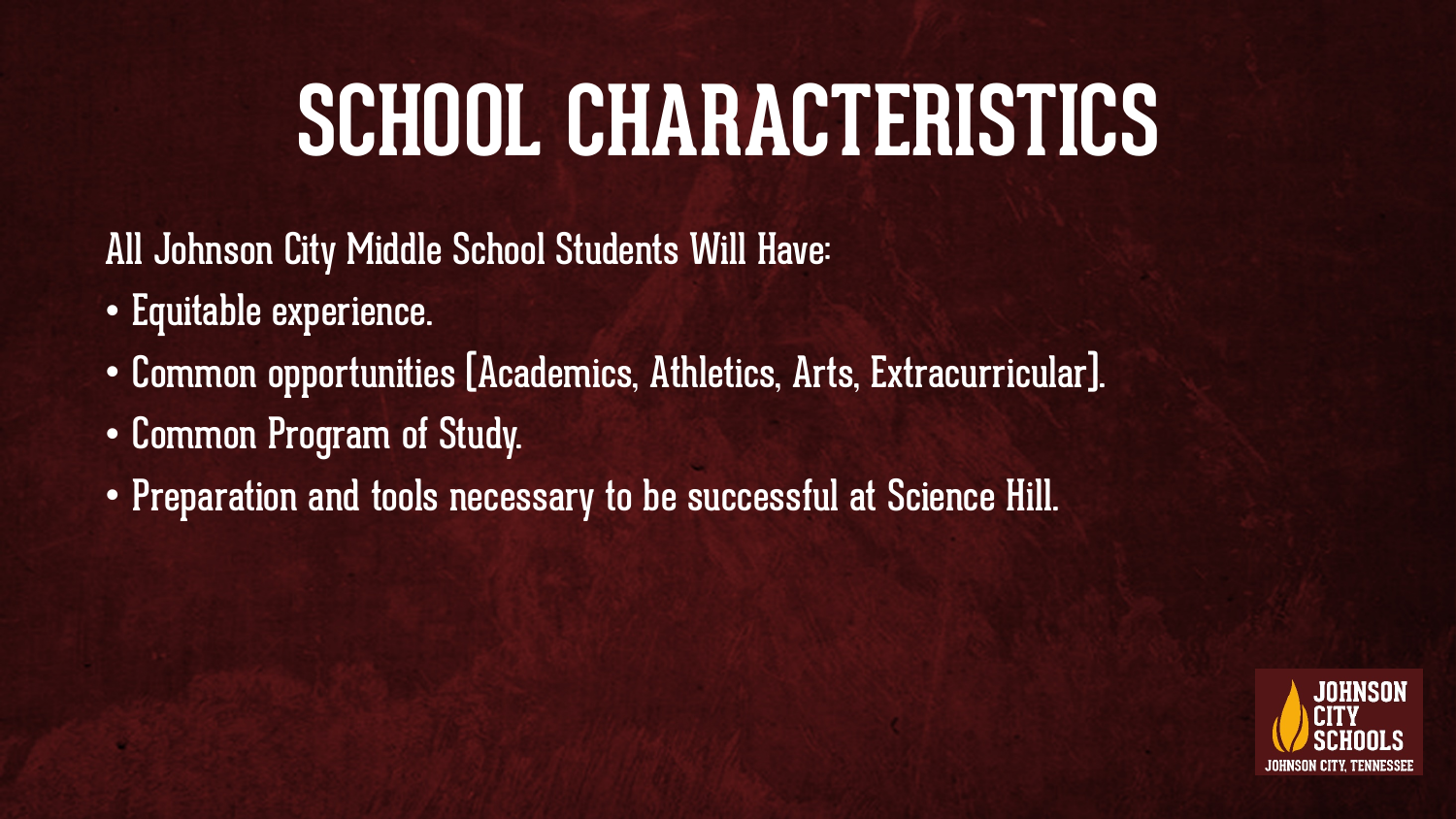## **KEY DATES AND TIMELINE**

- $\circ$  April 5 Countdown to launch begins!
- $\circ$  April 19 Interest survey for staff opens.
- o April 30 Interest survey for staff closes.
- $\circ$  September [No Later Than]- Staff notification of assignment.
- o Jan. 4, 2022 Staff professional development day 1.
- o Mar. 1, 2022 Staff professional development day 2.
- o May 27 or 28, 2022 Staff professional development day 3.
- o July 25-29, 2022 Student orientation days.
- o Aug. 1 & 2, 2022 Staff in-service/admin days.
- $\circ$  Aug. 3, 2022 First day of school.

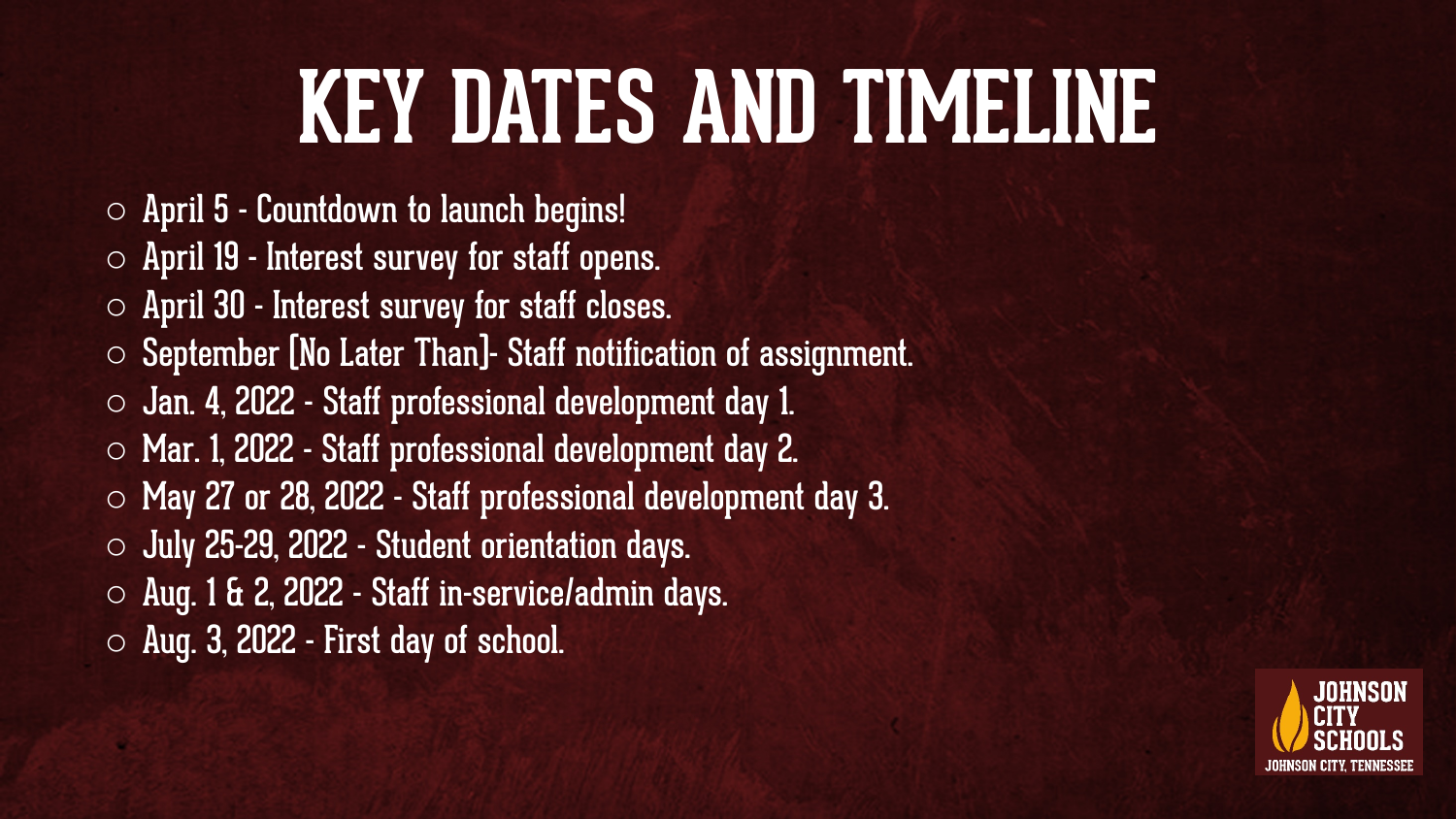# **KEY CONSIDERATIONS**

- Possible spot rezoning of some areas to ease transportation concerns, especially the area immediately adjacent to Indian Trail.
- Current 6th graders who will attend Liberty Bell next year and transition back to Indian Trail for their 8<sup>th</sup> grade year.
- Input and advisement from Johnson City Transit to develop possible changes in bus routing.
- Ongoing communication with parents and other key stakeholders via website and hard copy materials.